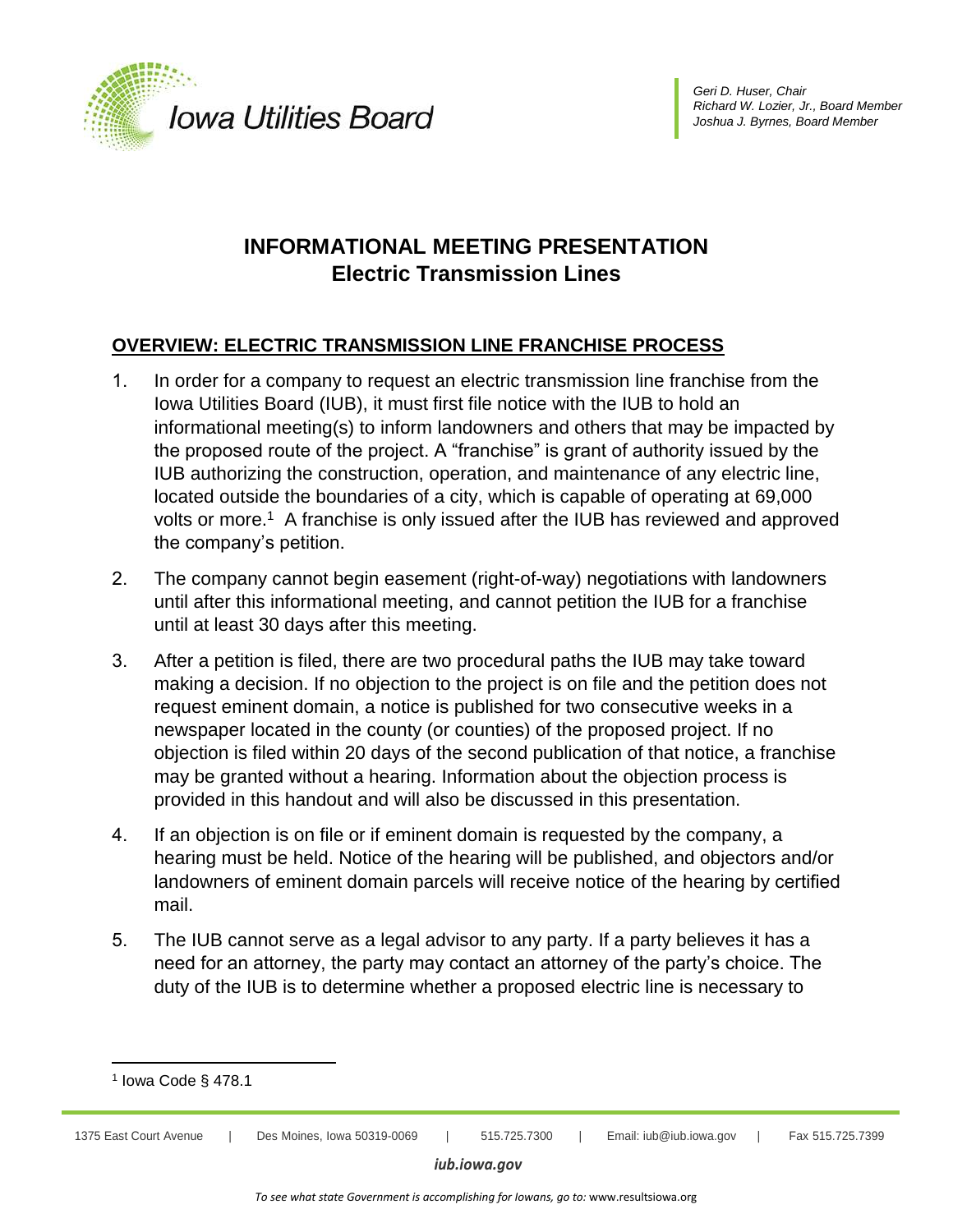serve a public use, represents a reasonable relationship to an overall plan of transmitting electricity in the public interest, and meets all other legal requirements.

6. After the public hearing concludes, the IUB will decide whether to grant a franchise and, if requested, the right of eminent domain.

#### **COMMENTS AND OBJECTIONS**

- 1. Any person whose rights or interests may be affected has the right to file a written objection to the proposed project with the IUB.
- 2. Only written objections filed with the IUB will be considered as part of the official case record. An objection may be filed up until 20 days after the date of the last publication of the petition notice.
- 3. Phone calls or verbal communication to the IUB will not be part of the official record and will not be considered as objections.
- 4. Objections may be filed either electronically or by mail. Detailed instructions on how to file an objection are included in this handout.
- 5. A docket number (case number) has been assigned to this project. Please reference this docket number in all correspondences regarding this project.
- 6. Attached is a Suggested Form for Filing Objections. By providing this form, the IUB is not promoting the filing of objections, and use of this form is not required to file an objection. The form is provided to show the type of information an objection should include.
- 7. An objection letter should contain the objector's full name, address, phone number, docket number, whether the objector is a landowner or tenant who will be affected by the project, the location of the affected property, and the nature of the concern(s). An email address should be included if the objector wishes to receive notifications about filings in this docket.
- 8. Any comments in support of the project may be filed using the same process as an objection.

## **EASEMENTS (RIGHT-OF-WAY)**

1. To locate an electric line on private property, the company must obtain the necessary rights from the landowner(s). The legal document providing such rights is called an easement agreement. An easement may be a voluntary agreement signed by the landowner and company or obtained through the use of eminent domain, if approved by the IUB.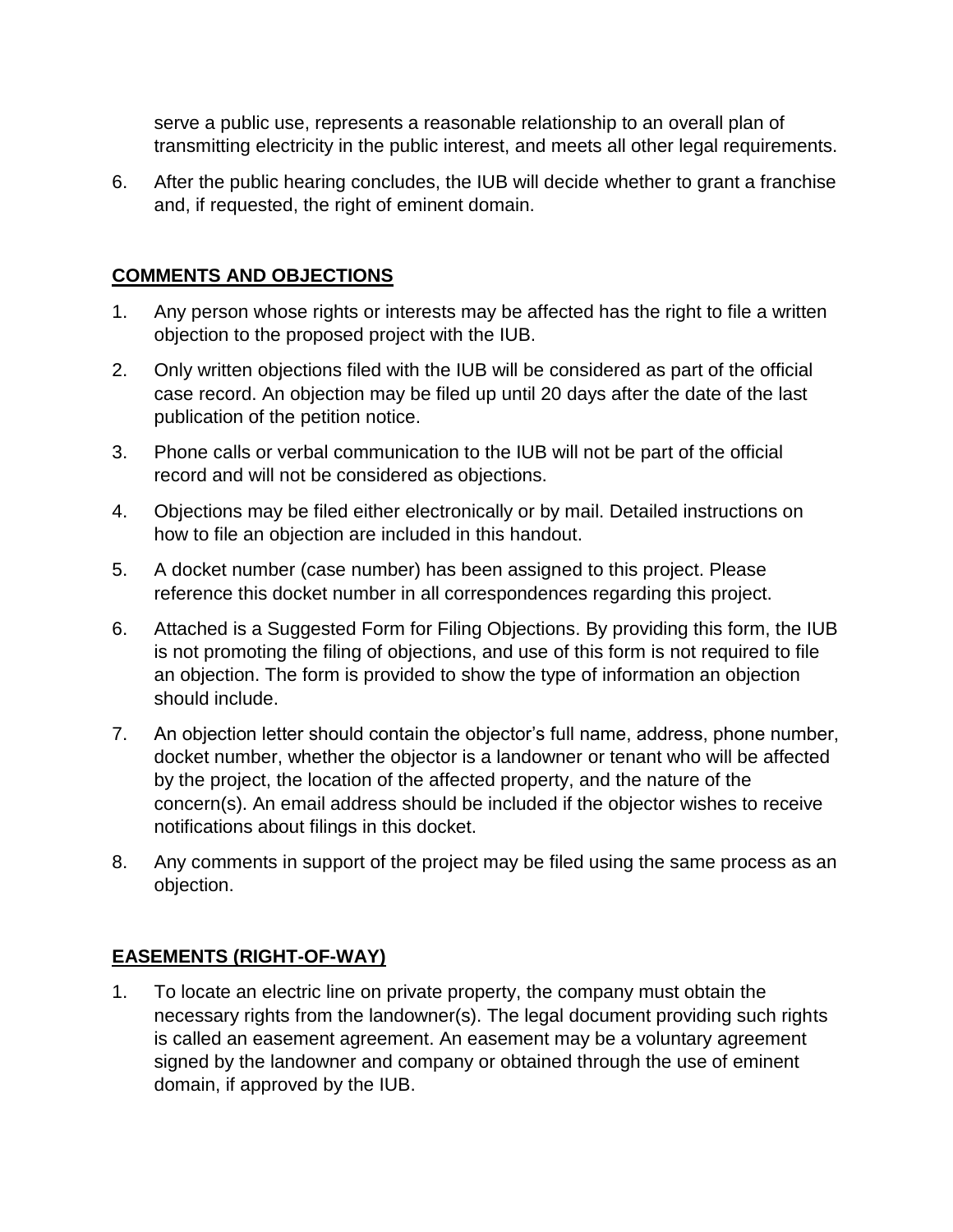- 2. Generally speaking, an easement is an acquired privilege of the company for the use of the landowner's property. An easement is a right of use over the property of another, but does not transfer ownership.
- 3. The IUB does not supervise or control negotiations for the purchase or acquisition of voluntary right-of-way easements. Landowners should carefully read the easement agreement form provided by the company and be aware of the rights the company seeks. Landowners have the right to negotiate with the company over the terms of the easement. Landowners have the right to contact an attorney of their choice to assist in negotiation of the terms of the easement.
- 4. If a landowner decides to sign a voluntary easement, the landowner has, for a limited time, the right to cancel the agreement. Cancellation must be handled by certified mail with return receipt requested, and mailed to the company's principal place of business. The cancellation must be received by the company within seven days of the date the agreement was signed, excluding Saturday and Sunday. The company must inform the landowner in writing of the landowner's right to cancel, and provide the landowner with a form in duplicate for the notice of cancellation. The right of cancellation may be exercised only once.
- 5. Iowa Code section 478.17 gives the company the right of reasonable access to its lines for purposes of construction, reconstruction, repairs, and maintenance. The company must pay the landowner for all damages to the land and crops resulting from such entry and action. Damage settlements are different than, and separate from, payment for the easement, although an easement agreement may include provisions that deal with damages, and the landowner may negotiate damage settlement provisions in the easement agreement.

## **EMINENT DOMAIN (CONDEMNATION)**

- 1. If the company cannot obtain the rights it seeks by a voluntary easement, it may petition the IUB for authority to take those rights by eminent domain, or condemnation.
- 2. "Eminent domain" is the taking of private property rights for public use. Under federal and state law, private property cannot be taken unless the land is needed to serve a public use and the landowner receives just compensation.
- 3. Under Iowa Code chapter 478, the IUB determines whether the company has shown a need to serve a public use. The matter of just compensation for property rights taken by eminent domain is not determined by the IUB, but rather it is determined by a "County Compensation Commission" appointed from the landowner's county under Iowa Code chapter 6B.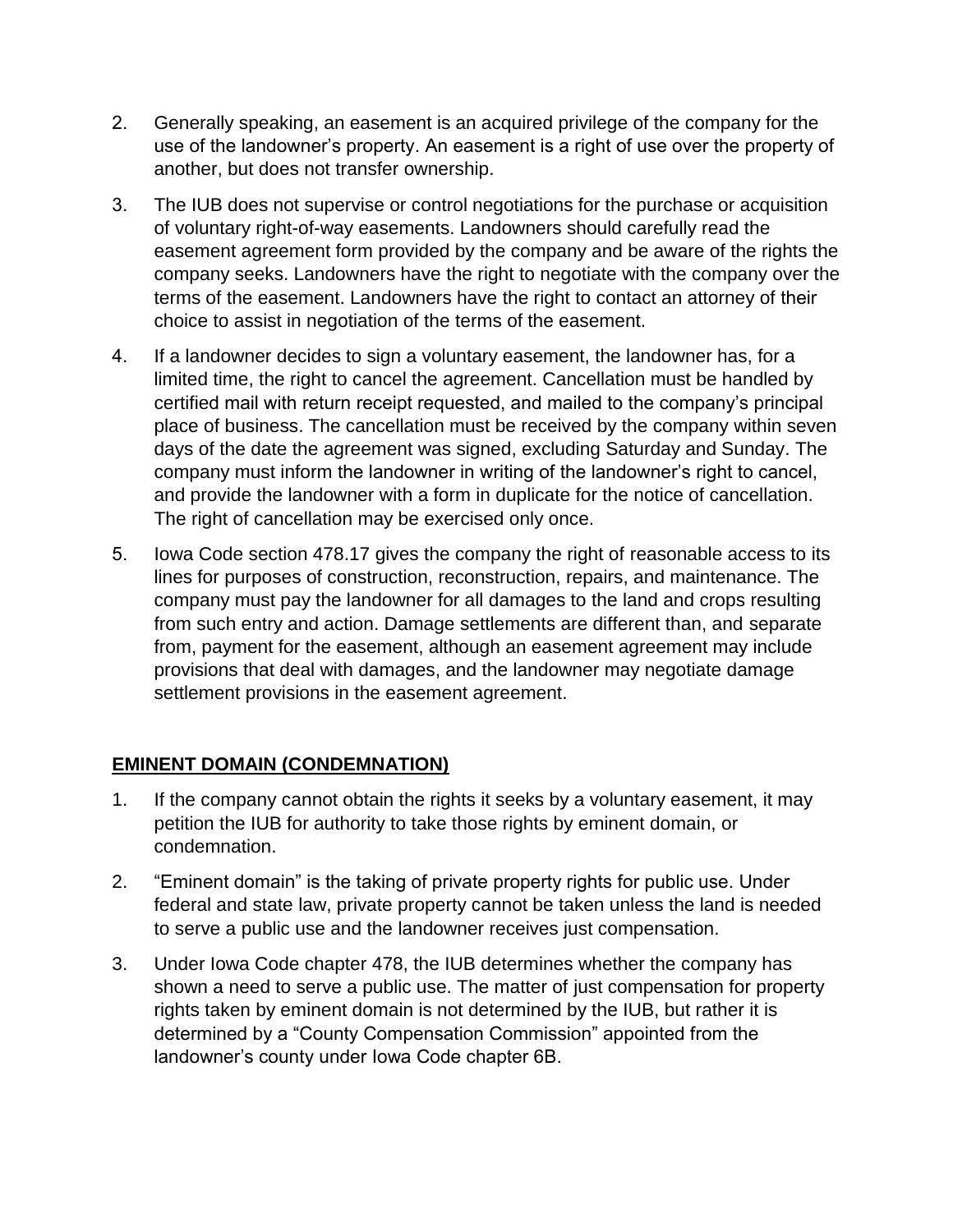- 4. At this time, the company does not have the right of eminent domain. In other words, it does not have the right to obtain land through condemnation. The right of eminent domain may only be granted by the IUB after a public hearing on the eminent domain request.
- 5. The landowner(s) will receive written notice of the IUB's public hearing by registered mail from the company if the right of eminent domain is requested to acquire rights necessary to locate an electric transmission line on the landowner(s) property.
- 6. Attached is a Frequently Asked Questions about Eminent Domain packet, which contains more information about the eminent domain process.

### **PUBLIC HEARING AND PROCEDURES**

- 1. A public hearing will be held if an objection is on file with the IUB or the company requests the right of eminent domain.
- 2. Landowners with concerns about the project or whether the company is seeking eminent domain on their property may file a statement or objection with the IUB explaining their concerns and the reason for their objection any time after this meeting, but not later than 20 days after the date of the last publication of the petition notice.
- 3. After the franchise petition is reviewed by the IUB's staff and if there is an objection or eminent domain request, a public hearing date will be set by the IUB. All parties involved will be provided with a notice of the hearing scheduling conference.
- 4. Before the public hearing, the IUB will issue an order setting deadlines for the parties' various filings. Before the deadline, landowners who objected to the project should file statements, testimony, and evidence or exhibits, and/or any other materials that support their claim.
- 5. Public hearings are quasi-judicial in nature. Hearings are comparable to courtroom proceedings, and follow similar rules of testimony, cross- examination, and presentation of evidence. The person presiding over the hearing will assist participants unfamiliar with such proceedings, but cannot assist any party with presentation of their case. The burden is on the company to prove the necessary elements of its petition.
- 6. The IUB or an administrative law judge will preside at the hearing.
- 7. The IUB strongly encourages landowners with concerns about the project that can't be resolved with the company to participate in the public hearing.
- 8. When the IUB has decided the case, either initially or on appeal from a proposed decision, any party to the proceeding may file a request for rehearing within 20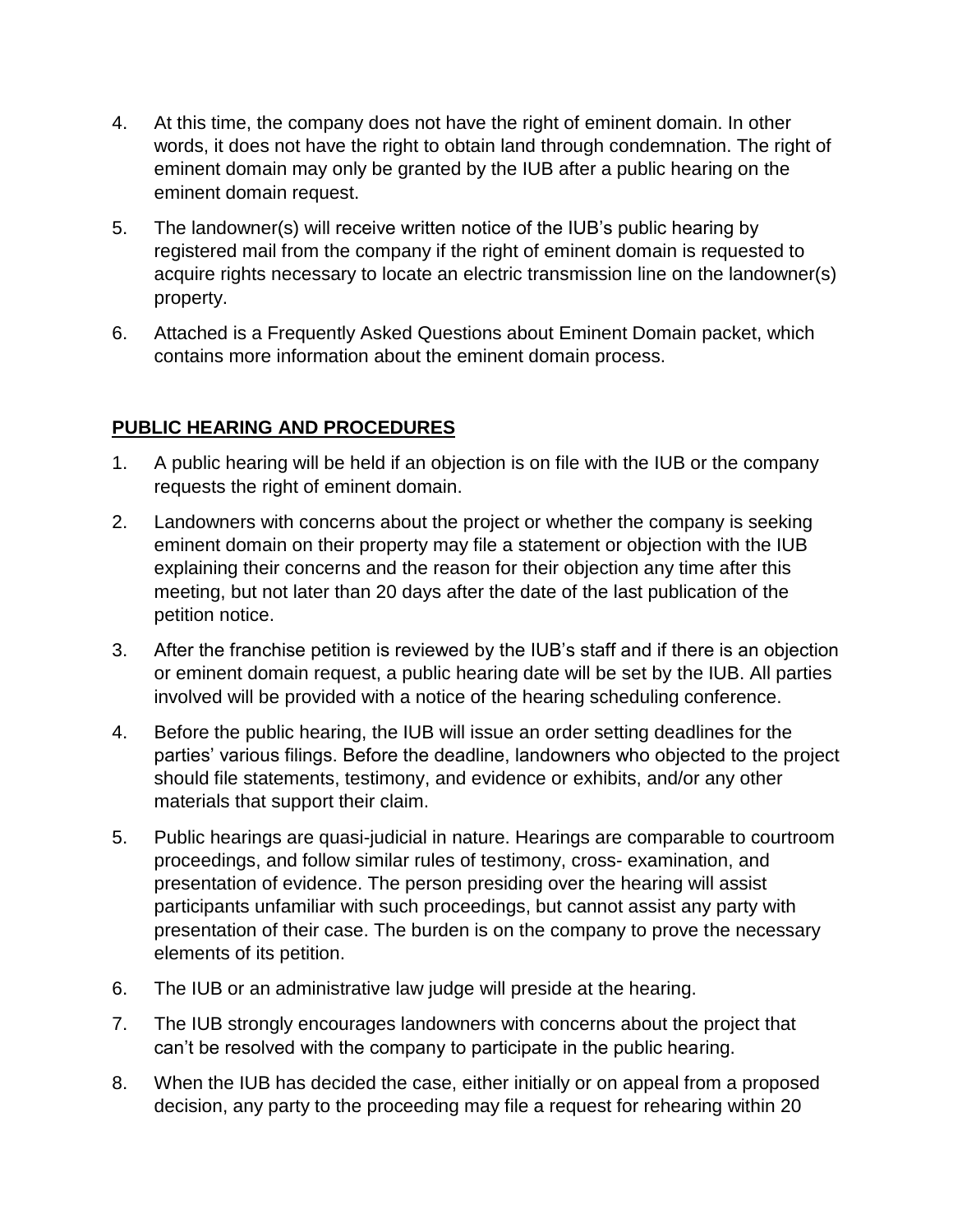days. Once a final decision has been made, any party may appeal to District Court within 30 days.

- 9. All case documents, including the company's filings, the IUB's orders, notices, objections and appeals will be posted to the IUB's electronic filing system (EFS) at [https://efs.iowa.gov/efs/.](https://efs.iowa.gov/efs/)
- 10. Questions about the process and hearing procedures may be presented to the IUB's staff but they cannot provide legal advice. Help may be sought from the Office of Consumer Advocate (OCA), a division of the Iowa Department of Justice. The OCA represents the interests of Iowa consumers and the public in all matters brought before the IUB. The OCA can be reached at the following address:

Office of Consumer Advocate 1375 E. Court Ave. Des Moines, Iowa 50319 Phone: 515.725.7200 Email: IowaOCA@oca.iowa.gov

## **STATEMENT OF PROPERTY OWNER'S RIGHTS**

- 1. In the handout packet, there is a Statement of Property Owner's Rights prepared by the Iowa Attorney General. The statement primarily addresses acquisition of property ownership, but some provisions apply to condemnation of easements. Please turn to the attached copy of those rules to review.
- 2. There are 12 property rights set forth in Chapter 34 of the Attorney General's administrative rules. These rights pertain to owners of record who may have property acquired by condemnation. The rights specified in Chapter 34 are derived from Iowa Code chapters 6A, 6B, and 316. These rules are not applicable when a landowner voluntarily negotiates for an easement.
- 3. If an easement on a property would be condemned, the first right on the statement, Number 1, would apply. The Iowa Constitution guarantees the right to just compensation for the taking of property. Rights 5, 6, and 10 could also apply to property condemned for a utility easement. These rights address procedures in condemnation proceedings taken by the court-appointed compensation commission in determining the amount to be paid to the landowner. Other rights may only apply if property ownership is to be obtained by condemnation. An easement is a right of use over the property of another, but does not transfer ownership.
- 4. The rights set out in Chapter 34 are not a full and complete list or explanation of a landowner's rights under condemnation law. For a more thorough presentation of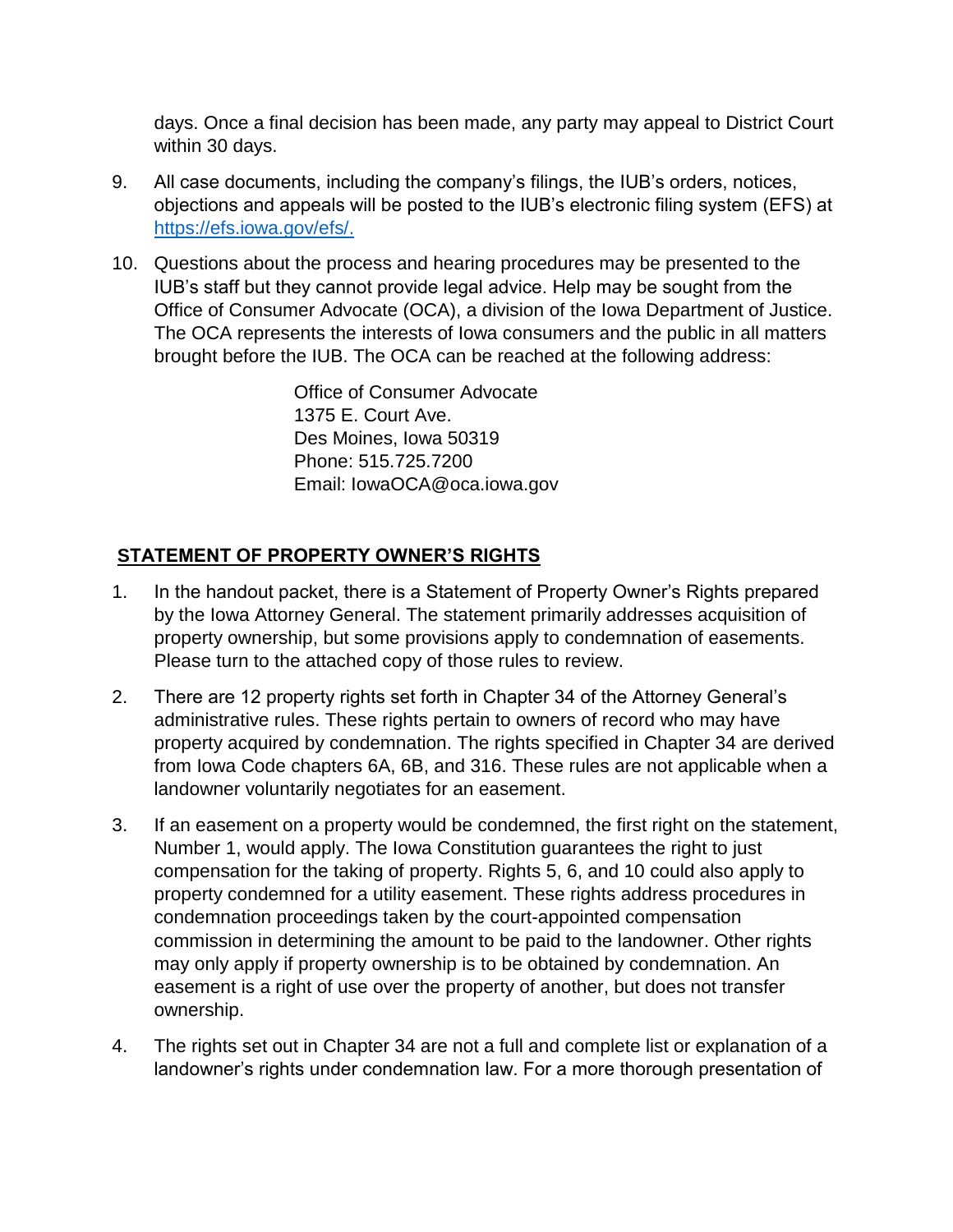an owner's rights, you should refer directly to the Iowa Code or contact an attorney of your choice.

### **APPENDIX A: A TYPICAL SEQUENCE OF EVENTS**

**NOTE: A typical sequence of events, as it may affect the landowner, is set forth below. Rigid significance should not be attached to this sequence. It is merely an example to aid in understanding the process.**

- 1. Company planning determines need for the line between termini.
- 2. Prime route and possible alternative route are tentatively selected.
- 3. Route landowner and tenant names and addresses collected.
- 4. Informational meeting notices mailed and published.
- 5. Informational meeting held.
- 6. Company right-of-way personnel contact landowners to solicit voluntary easements.
- 7. The company files petition for a franchise with IUB. Eminent domain may be requested at this time or later.
- 8. Newspaper publishes notices of petition.
- 9. Public hearing by the IUB.
- 10. The IUB issues a decision denying or granting the franchise. If the petition requested eminent domain, a ruling granting or denying that right will also be issued.
- 11. If the petition and/or eminent domain are denied, the company may petition for rehearing or appeal the IUB's decision on denial to the courts. If the petition and/or eminent domain are granted, the landowner may petition for rehearing or appeal the IUB's decision to the courts.

#### **To simplify the balance of this list, it is assumed that the IUB granted the franchise and the right of eminent domain, and the decision was not appealed.**

- 12. The company may commence construction where it has obtained voluntary easements.
- 13. If eminent domain actions are to be taken, the company petitions the chief judge of the judicial district for the county involved to appoint a Compensation Commission. (Iowa Code Chapter 6B).